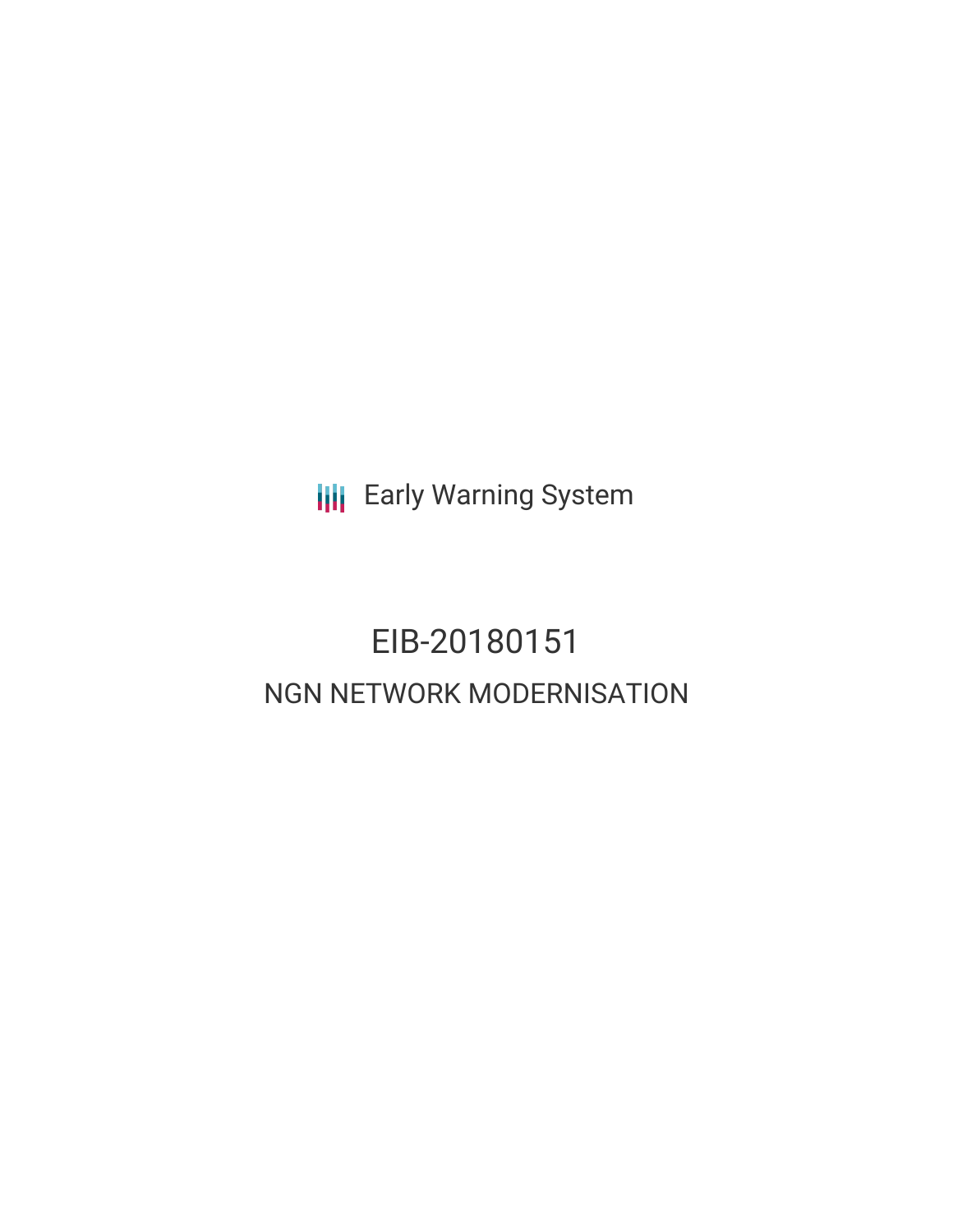

### **Quick Facts**

| European Investment Bank (EIB)<br>Proposed<br>U<br>NORTHERN GAS NETWORKS LTD<br>Construction, Energy<br>Loan<br>\$170.85 million | <b>Countries</b>               | United Kingdom   |
|----------------------------------------------------------------------------------------------------------------------------------|--------------------------------|------------------|
|                                                                                                                                  | <b>Financial Institutions</b>  |                  |
|                                                                                                                                  | <b>Status</b>                  |                  |
|                                                                                                                                  | <b>Bank Risk Rating</b>        |                  |
|                                                                                                                                  | <b>Borrower</b>                |                  |
|                                                                                                                                  | <b>Sectors</b>                 |                  |
|                                                                                                                                  | <b>Investment Type(s)</b>      |                  |
|                                                                                                                                  | <b>Investment Amount (USD)</b> |                  |
|                                                                                                                                  | <b>Project Cost (USD)</b>      | \$519.43 million |
|                                                                                                                                  |                                |                  |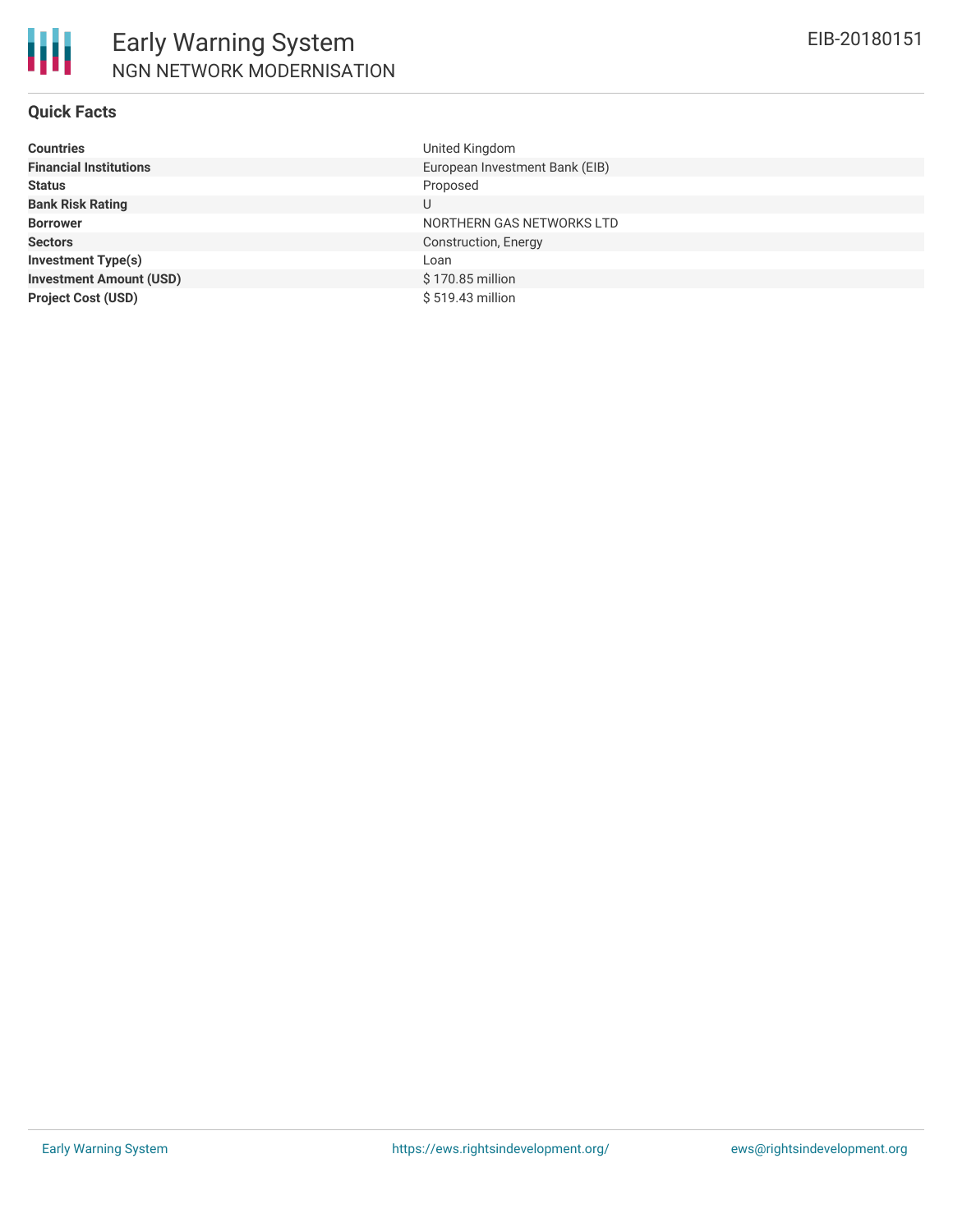

### **Project Description**

This project provides financing to modernize the gas distribution networks in the UK, including the replacement or refurbishment of old metallic pipelines and surface infrastructure, and the modernization of information technology systems and metering equipment.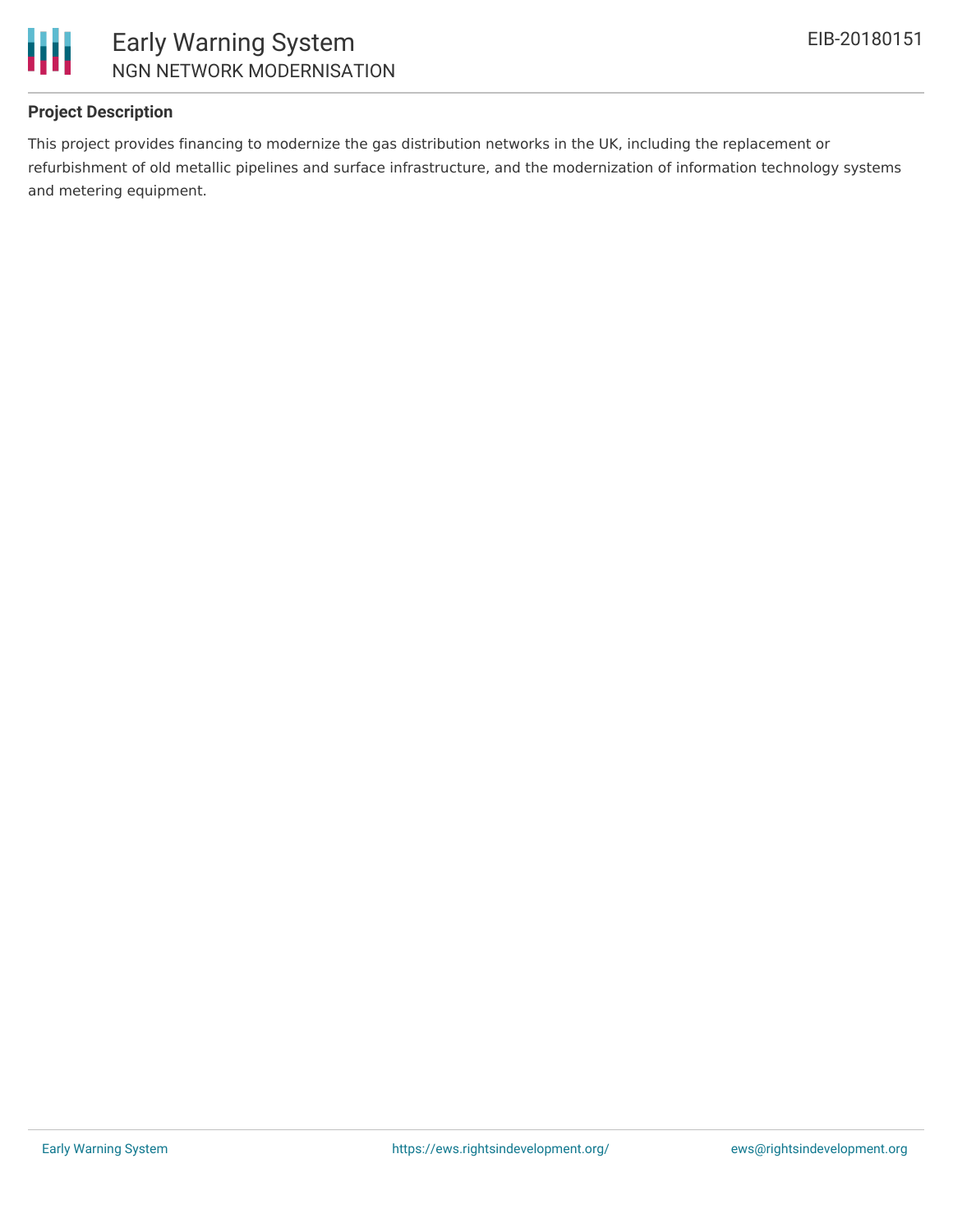

### **Investment Description**

European Investment Bank (EIB)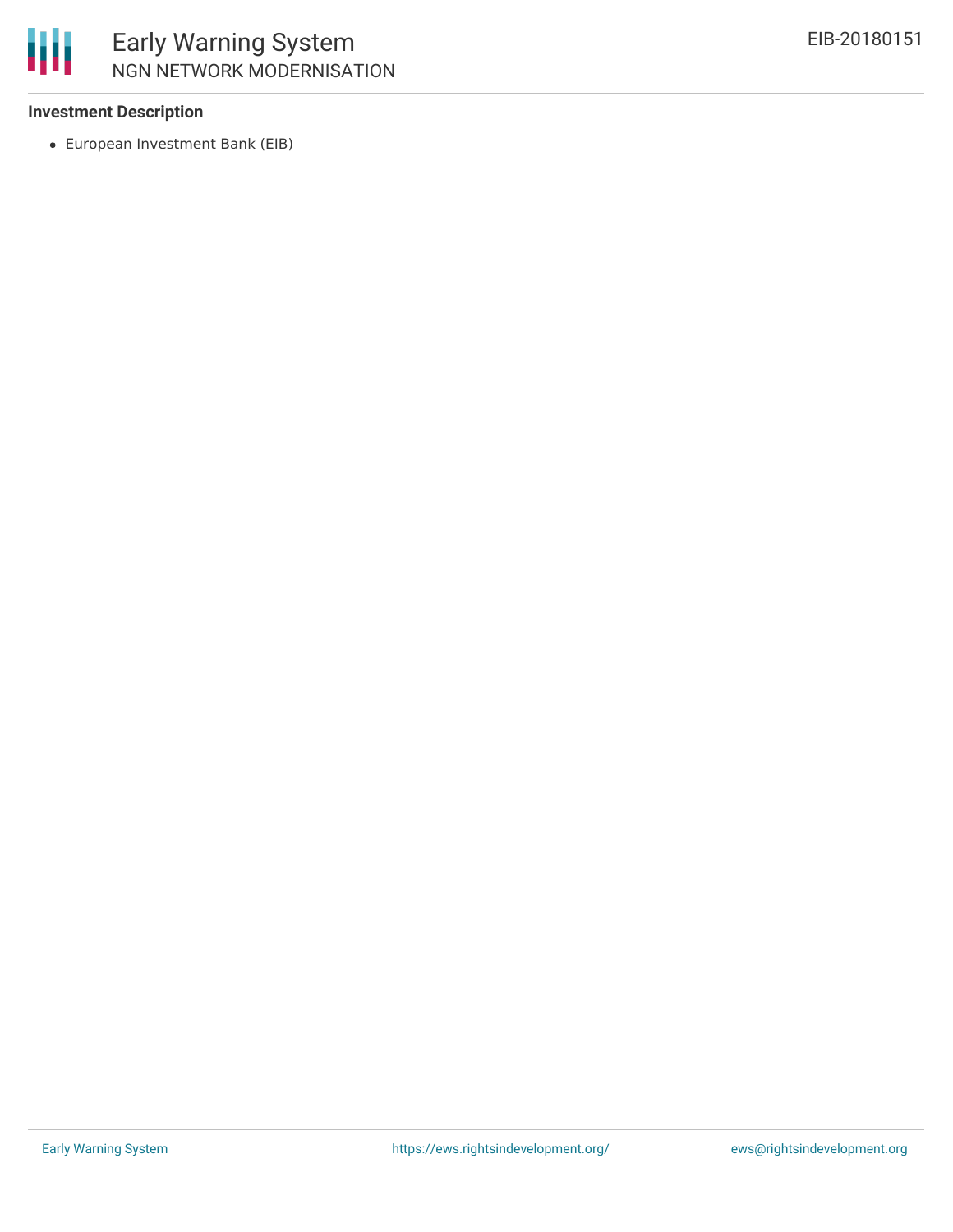

# 冊

### Early Warning System NGN NETWORK MODERNISATION

| <b>Private Actor 1</b> | <b>Private Actor</b><br>Role | <b>Private Actor</b><br>Sector | <b>Relation</b> | <b>Private Actor 2</b>    | <b>Private Actor</b><br>2 Role | <b>Private Actor</b><br>2 Sector |
|------------------------|------------------------------|--------------------------------|-----------------|---------------------------|--------------------------------|----------------------------------|
| $\sim$                 | $\sim$                       |                                |                 | Northern Gas Networks Ltd | Client                         | . .                              |